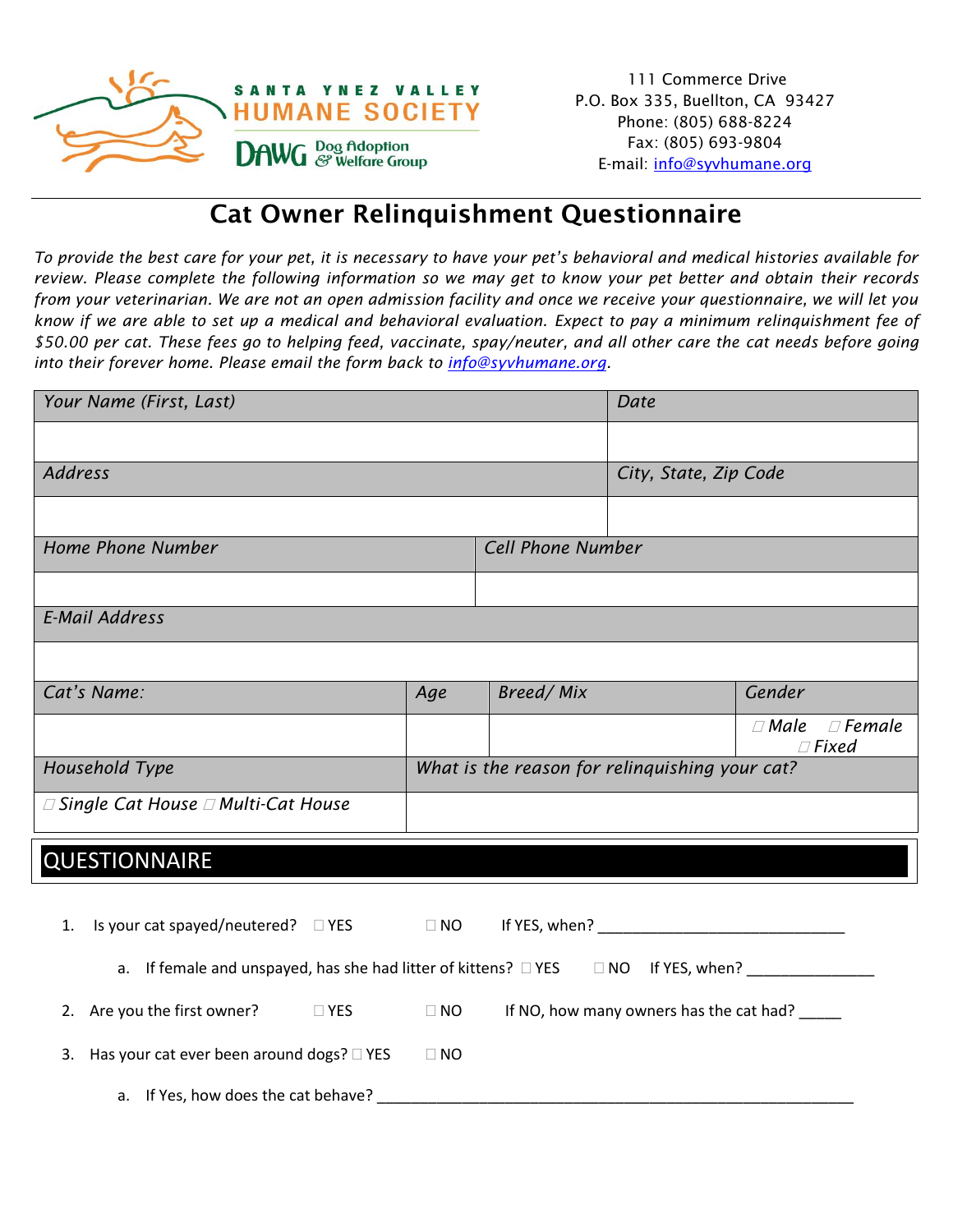| 4. Do you have other pets?                                                                                     | $\square$ YES                                              | $\Box$ NO |           | If YES, indicate type/breed(s): |                         |  |
|----------------------------------------------------------------------------------------------------------------|------------------------------------------------------------|-----------|-----------|---------------------------------|-------------------------|--|
| a. Any concerns with the cat and other household pets? □ YES □ NO If YES, what concerns?                       |                                                            |           |           |                                 |                         |  |
|                                                                                                                |                                                            |           |           |                                 |                         |  |
|                                                                                                                |                                                            |           |           |                                 |                         |  |
| 7. How does your cat behave around your family? Indicate ages and numbers of adults and children in household. |                                                            |           |           |                                 |                         |  |
| <b>Human Household Members</b>                                                                                 | <u> 1989 - Johann Stoff, amerikansk politiker (* 1908)</u> |           |           |                                 | Age                     |  |
|                                                                                                                |                                                            |           |           |                                 |                         |  |
|                                                                                                                |                                                            |           |           |                                 |                         |  |
|                                                                                                                |                                                            |           |           |                                 |                         |  |
| 8. Does the cat have any behavioral issues?                                                                    |                                                            |           |           |                                 |                         |  |
|                                                                                                                |                                                            |           |           |                                 |                         |  |
| 9. Where does your cat live? □ INSIDE □ OUTSIDE □ BOTH: ___________% INSIDE ________% OUTSIDE                  |                                                            |           |           |                                 |                         |  |
| 10. Is your cat litter box trained?                                                                            | $\square$ YES                                              | $\Box$ NO |           |                                 |                         |  |
| 11. Can your cat walk on a leash?                                                                              | $\square$ YES                                              |           | $\Box$ NO |                                 |                         |  |
| 12. Has your cat ever seriously bitten or scratched anyone? □ YES                                              |                                                            |           |           | $\Box$ NO                       | If YES, how many times? |  |
| Please explain below what happened that caused your cat to bite or scratch someone:                            |                                                            |           |           |                                 |                         |  |
|                                                                                                                |                                                            |           |           |                                 |                         |  |
|                                                                                                                |                                                            |           |           |                                 |                         |  |

13. What are some of your cat's favorite games, toys, or activities? \_\_\_\_\_\_\_\_\_\_\_\_\_\_\_\_\_\_\_\_\_\_\_\_\_\_\_\_\_\_\_\_\_\_\_\_\_\_\_\_\_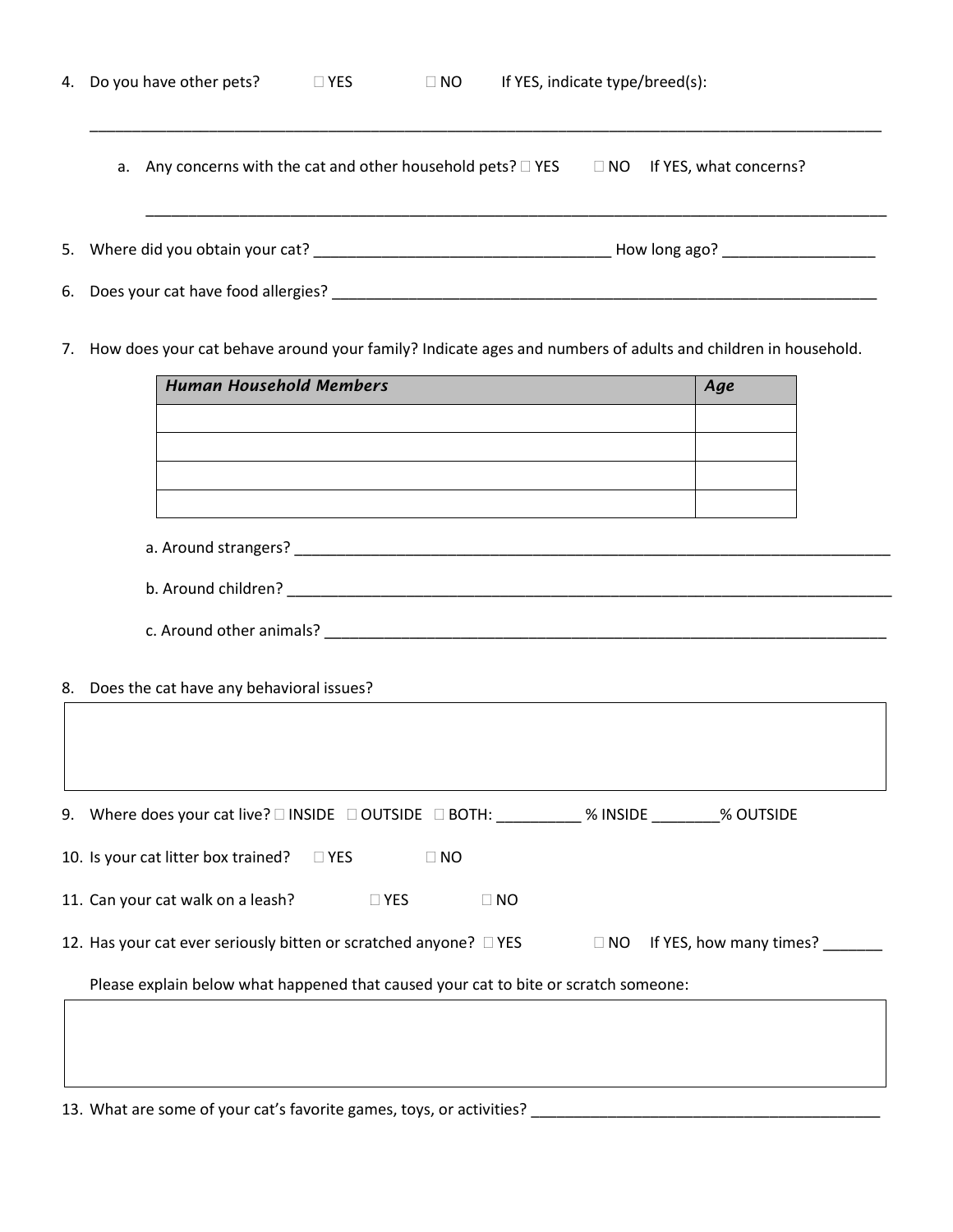## MEDICAL

1. When was the last time your cat saw a veterinarian? \_\_\_\_\_\_\_\_\_\_\_\_\_\_\_\_\_\_\_\_\_\_\_\_\_

| <b>Name of Vet Clinic</b>                                                       | <b>Phone Number</b> |
|---------------------------------------------------------------------------------|---------------------|
|                                                                                 |                     |
| 2. Does your cat have any current or past health issues? If so, please explain: |                     |

3. Has the cat been tested for Feline Leukemia (FELV) or Feline Immunoficiency Virus (FIV)?  $\Box$  YES  $\Box$  NO

- a. If YES, when was the cat tested and what are the results? \_\_\_\_\_\_\_\_\_\_\_\_\_\_\_\_\_\_\_\_\_\_\_\_\_\_\_\_\_\_\_
- 4. Is this cat declawed?  $\square$  No  $\square$  Front De-clawed  $\square$  Back-Declawed  $\square$  Both Front & Back

a. When was the cat declawed? \_\_\_\_\_\_\_\_\_\_\_\_\_\_\_\_\_\_\_\_\_\_\_\_\_\_\_\_\_\_\_\_\_\_\_\_\_\_\_\_\_\_\_\_\_\_\_\_\_\_\_\_\_\_\_

## LITTER BOX TRAINING

| Number of Litter Boxes in Home?<br>1. Number of Cats in Home:                                                                                                                                                                 |
|-------------------------------------------------------------------------------------------------------------------------------------------------------------------------------------------------------------------------------|
| 2. Type of Litter Used? $\square$ Clay-non clumping $\square$ Clay- Clumping $\square$ Crystals $\square$ Pine $\square$ Other:                                                                                               |
| 3. Does this cat always use its litter box? $\Box$ YES $\Box$ NO $\Box$ Cat doesn't have litter box and goes outside                                                                                                          |
| 4. Has your cat ever had an accident outside of the litter box? $\square$ YES<br>$\Box$ NO                                                                                                                                    |
|                                                                                                                                                                                                                               |
| i. Were these accidents $\Box$ Urine $\Box$ Feces<br>$\Box$ Both                                                                                                                                                              |
| 5. How often does the cat have accidents? The contract of the contract of the contract of the contract of the contract of the contract of the contract of the contract of the contract of the contract of the contract of the |
| 6. How have you dealt with the accidents? $\Box$ Talked to behaviorist $\Box$ Talked to Vet $\Box$ Confinement $\Box$ Kept Outside                                                                                            |
| 7. Has this cat been checked by a veterinarian to rule out any medical problems? $\square$ YES<br>$\square$ NO                                                                                                                |